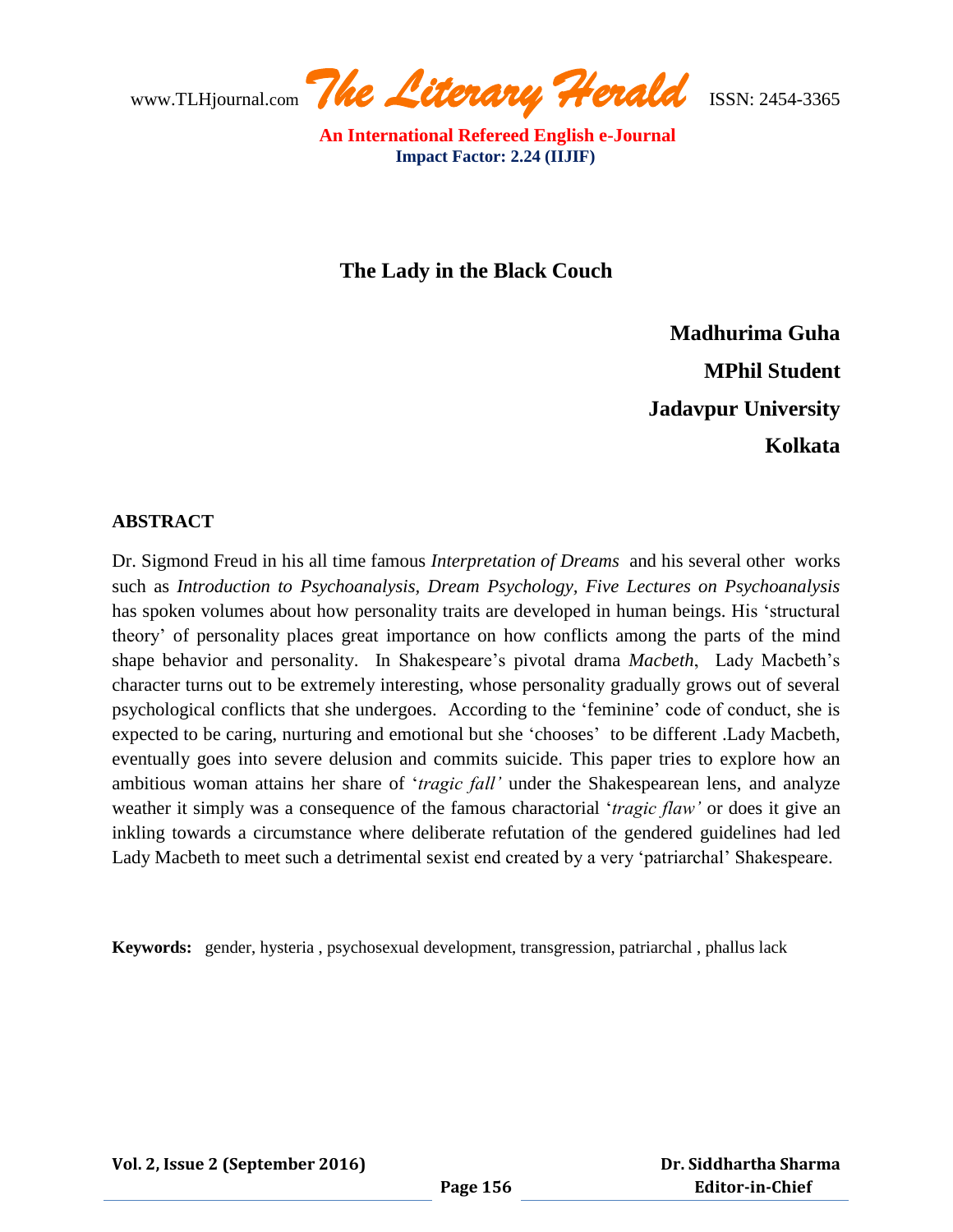www.TLHjournal.com *The Literary Herald*ISSN: 2454-3365

**The Lady in the Black Couch**

**Madhurima Guha MPhil Student Jadavpur University Kolkata**

# **Introduction**

Simon de Beauvoir, in her well known work "*The Second Sex"* has made a pivotal statement that *"a woman is not born but made".* When we delve deep into this statement, we actually land up in a situation where we meet a division of the terms "sex" and "gender". Ann Oakley in her celebrated work "*Sex, Gender and Society"(1972)* argues that "*sex" is a word that refers to the biological differences between male and female: the visible differences in genitalia…."gender" however, is a matter of culture: it refers to the social classification into "masculine" and "feminine"*. Legendary characters become perfect examples of analysis that makes our understanding of feminist theories comprehensive. One such famous character is Lady Macbeth from Shakespeare"s major work *Macbeth* or *The Tragedy of Macbeth*, to be precise. Each of his tragedies illustrates the ruin of a character or characters through submitting to the evil. His dramas are faithful to life and the passions with a universal tone of appeal. It transcends the boundaries of space and time and also age.

Shakespeare's conception of tragedy in a true ethical standard resembles to that of Aristotle. According to Aristotle a tragedy is a piece of dramatic composition that purges the human heart of the passions of 'pity' and 'fear' by exhibiting them on stage. The tragic hero character due to his "tragic flaw" with the evil turns of "fate" brings upon his own ruin and incurs a 'tragic fall'. *Macbeth* similarly is a tragedy of ambition. It's the darkest of all Shakespearian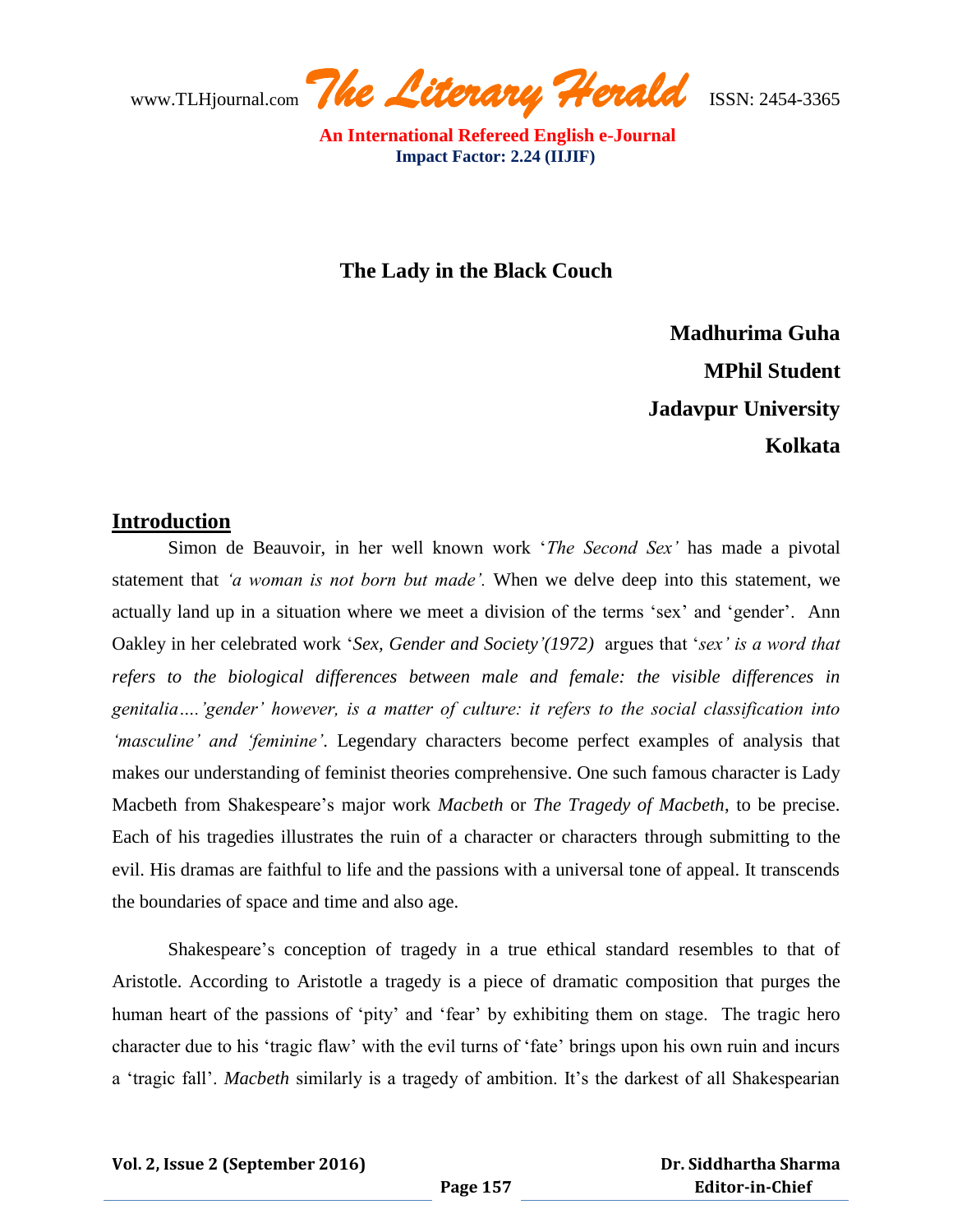www.TLHjournal.com *The Literary Herald*ISSN: 2454-3365

tragedies as in it the ruin of a character through this "tragic flaw" is very clearly and vividly portrayed. The ambition of the hero, Macbeth, is beyond question which when aided by his wife Lady Macbeth (who's is in fact more ambitious) gets amplified to multitudes. As a devoted follower of Aristotle, Shakespeare"s all tragic heroes are precisely men of great virtue, holding high position in life comes to a sad end, owing to certain charactorial flaws and he is marred with ill fated end and thus we have a tragedy. Macbeth, is practically the power behind the throne of Scotland king Duncan. He is fortune's favourite and capable of fighting alone, he is a man of extreme loyalty to his king, noted for his urbanity kindness. Macbeth is related to the king and in some way, has slight claim over the throne. Such a man, unfortunately gets consumed by ambition, greed and overt desire, like a burning, fever, under the situations of fate and supernatural forces that instigate the tragedy. It is his, this extreme proneness to power and vices of ambition that leads to the degenerative fall of this otherwise benevolent and noble character. As Germaine Greer in her reading of "*Shakespeare"* argues "*he is tempted, he falls and is eventually destroyed. The temptation comes from without, not as in this case as Vice but in the form of Witches"* The vices of the criminal mind, the evils of the great crime, the murder of Duncan, could be argued as a result instigated by the 'witchcraft', whose implication could be noticed right from the opening scene on the hearth where the three witches make a premonition *"Fair is foul and foul is fair"* (Shakespeare "Macbeth" Act1,scene 1) hinting at a dubious prediction that Macbeth should be the king of Scotland*.* This, therefore, makes the sinner inevitable for his nemesis. In this context, it would be unjustified to completely forget the most enigmatic and inscrutable character of Lady Macbeth, who deserves more mention. Owing to her manipulations, the constant motivation to her husband Macbeth in committing Duncan"s murder, she is the "*Fourth witch"*. Nonetheless she also appears to be the unsung tragic hero who suffers a tragic fall and fatalistic end, often to some extent more intense than what Macbeth himself faces. Therefore, it would be wrong to just claim Macbeth as the hero of the drama, Lady Macbeth, as well, is the uncrowned hero of Shakespeare. What this paper aims to do is analyze Lady Macbeth's 'fall' as a Shakespearean tragic character and also look at how women like her, who breaks the sanctity of Christian households are received in our society.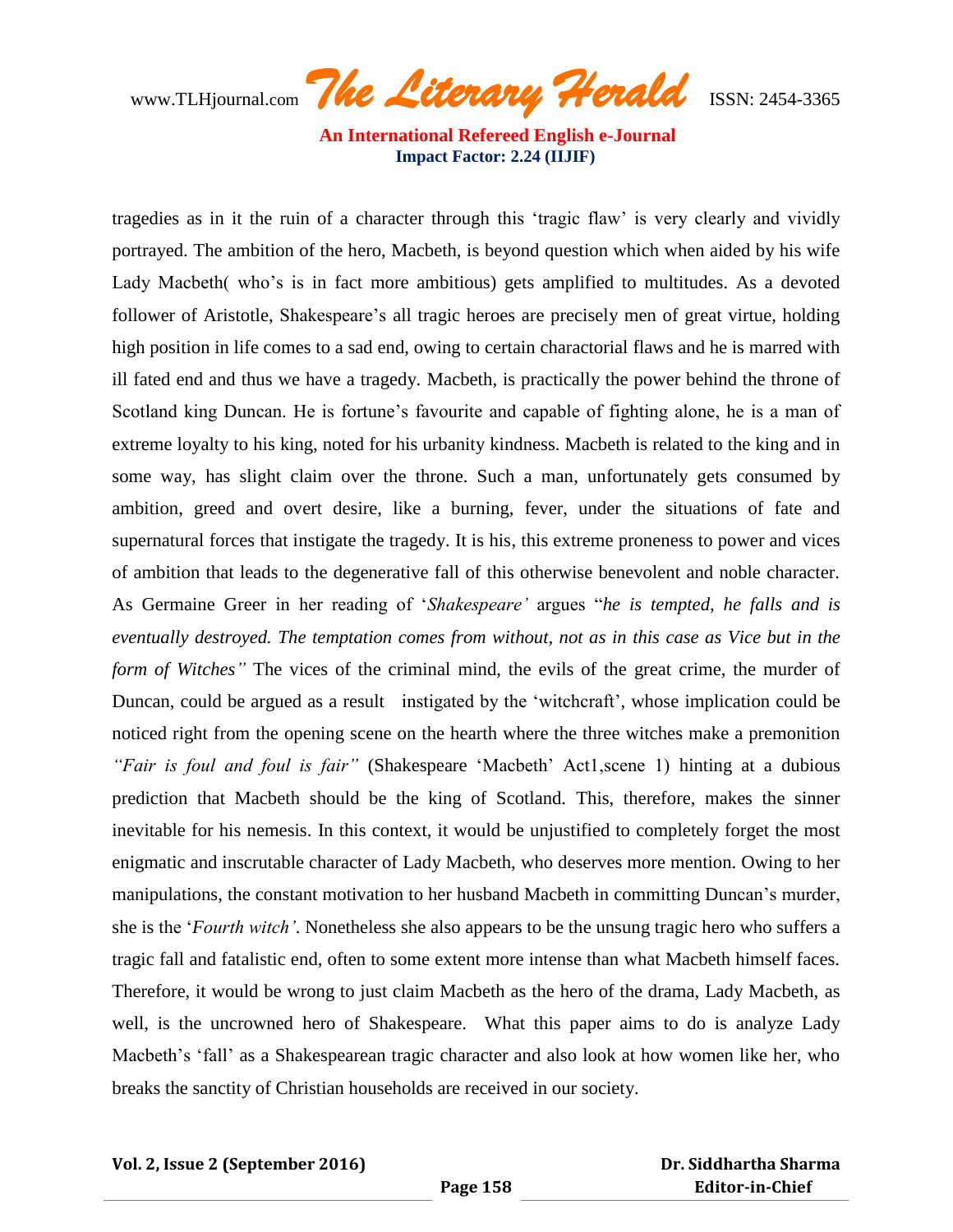www.TLHjournal.com *The Literary Herald*ISSN: 2454-3365

#### **ANALYSIS OF LADY MACBETH**

Lady Macbeth is indeed one of the most wonderful creations of Shakespeare's dramatic genius, combining in her character two antithetical features. It"s because of this double layered nature of Lady Macbeth that injustice has been done to her character as a whole. Some regard her as the she wolf, northern fury, persuading her otherwise virtuous husband Macbeth, to commit a diabolical deed. Others take her as a fragile, beautiful, highly intellectual woman who is the Lady of the house, pertaining to the very typified nuances of a married, upper class, elite Christian woman, supplementing her husband"s so-called weakness by her moral strength and doing everything in the capacity of an 'ideal wife', having no ambition of her own but dedicating herself to the sole elevation of her beloved husband. The veracity lies between these two extremes and it is exactly where the complications 'personal' and 'social' starts to play against each other, along with other tropes such as 'sex' and 'gender'. Lady Macbeth stands aloof in respect of her character from all other creations of Shakespeare: she is a class apart. Coleridge states that " *Of high rank, left much alone, and feeding herself with dreams of ambition, she*  mistakes the courage of fantasy for the power of bearing the consequences of realities of *guilt….she shames her husband with super-human audacity of fancy which she cannot support but sinks in the season of remorse, and dies a suicidal tragedy<sup>2</sup>* .

Her charactorial journey from a woman of extreme determination, unmoved by petty distractions, providing continuous support and push Macbeth to commit the devilish murder, makes her lofty character so unwomanly, rather so 'manly'. Women of  $16<sup>th</sup>$  -17<sup>th</sup> centuries were not expected to be so dramatic. The patriarchal society of England, epitomized the motherly, caring, nurturing, the "essential" feminine portraits of a lady of the house. Thus Lady Macbeth appears to us as the ultimate exception who rips off her "essential" motherhood i.e. the milk of her breasts to be replaced with gall, in order to carry out her determinations, thus she states:

#### " **Come, you spirits**

That tend on mortal thoughts, **unsex me here,**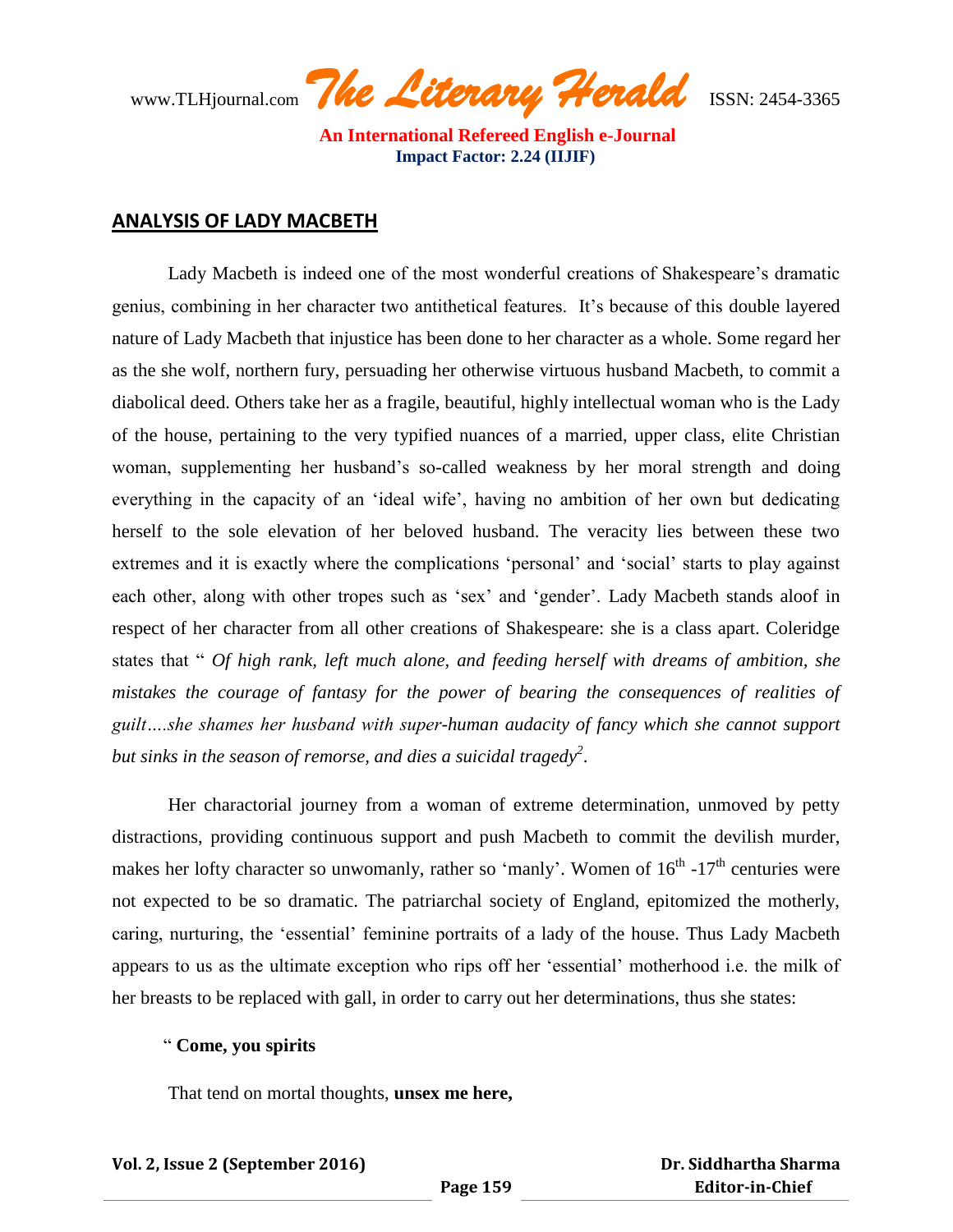www.TLHjournal.com *The Literary Herald*ISSN: 2454-3365

And fill me from the crown to the toe top-full Of direst cruelty! **make thick my blood**; Stop up the access and passage to remorse, That no compunctious visitings of nature Shake my fell purpose, nor keep peace between The effect and it! **Come to my woman's breasts, And take my milk for gall, you murdering ministers**, (I.V.41-48)

It is at this very moment of the fiery speech, Lady Macbeth, urges the natural forces to "unsex" her and invokes nature to make her a neuter and free her from the burdens of womanhood. She pleads to the spirits of evil to engross her and squeeze every ounce of her motherhood (the essentialism) only to be replaced with "dirtiest cruelty" and poison. It becomes very difficult for us to imagine such a woman who willfully steps out and transgresses the social morality and notions of womanly ethics. As we try and look back at the charactorial inception of Lady

Macbeth, we understand that she is a childless woman, who might have given birth but somehow that child is no more alive now. Shakespeare, uses a strong element of this social inability of Lady Macbeth i.e. her childlessness as the undercutting agent of strength that posses her so abundantly. Childlessness has created a void in her life, making her incomplete as a woman especially in a Christian society, where such women whose conscious mind is devoid of biological essentialism and is rather filled with devilish ideas, are regarded as Witch.

Ironically, Lady Macbeth shows no remorse and states:

How tender 'tis to love the babe that milks me: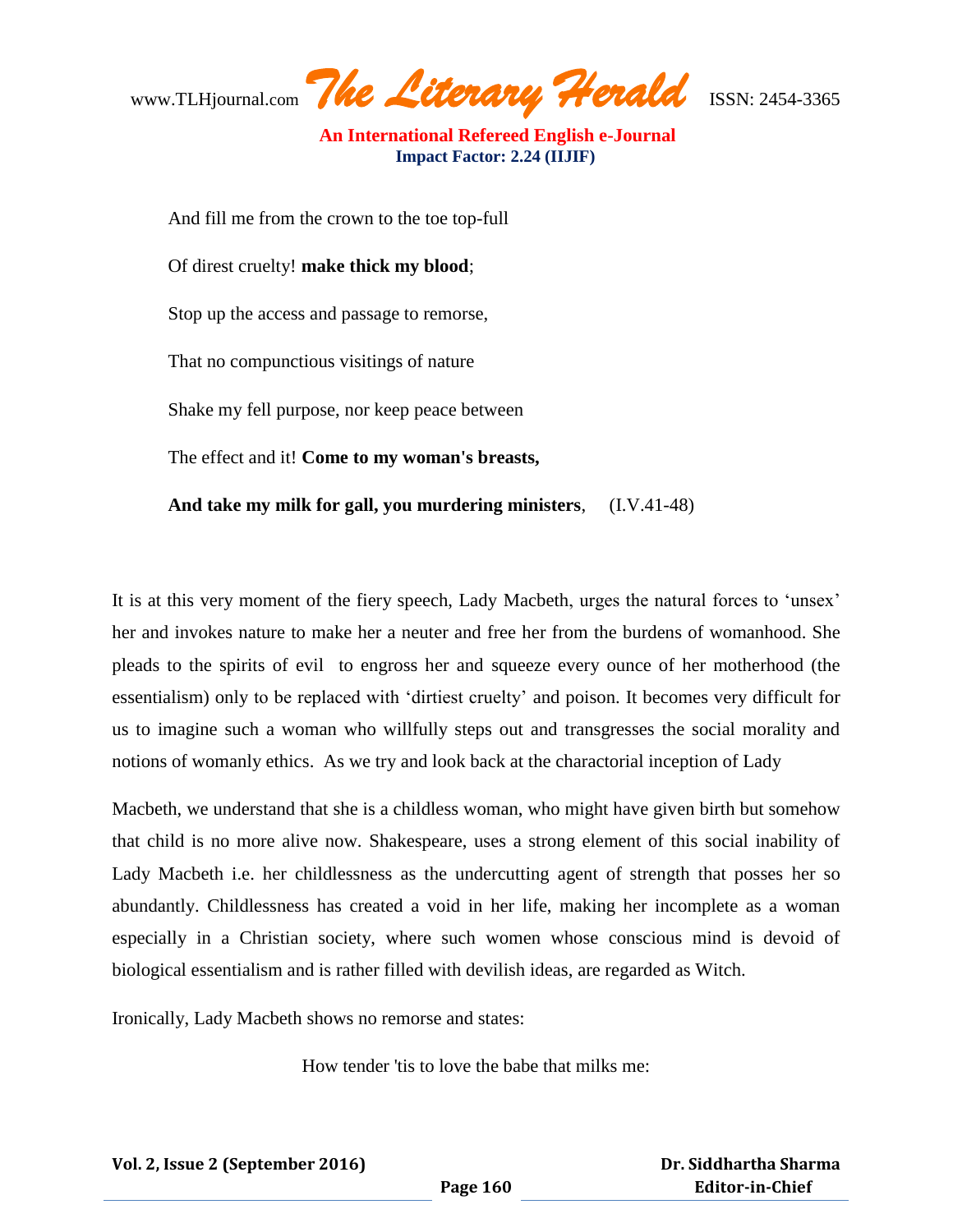www.TLHjournal.com *The Literary Herald*ISSN: 2454-3365

I would, while it was smiling in my face,

### **Have pluck'd my nipple from his boneless gums**,

#### **And dash'd the brains out, had I so sworn as you**

Have done to this**. (I.VII. 54-58)**

Such strong aversion towards motherhood at such an intricate moment when a mother suckles her baby, prominently strikes out, we find her voice rising to a height of a hysterical scream. It's not just in these lines that Lady Macbeth"s unimaginable masculinity is evoked, many other scenes she is found to denounce and question Macbeth's so called 'Masculinity', that seems to mock the so-called Patriarchal machismo. She retorts to Macbeth:

**It is too full o' the milk of human kindness**

To catch the nearest way. Thou wouldst be great,

# **Art not without ambition, but without**

The illness should attend it. What thou wouldst highly,

#### That wouldst thou holily—wouldst not play false

# And yet wouldst wrongly win. **[I. v. 17-22]**

Though Macbeth and Lady Macbeth resemble each other to a large extent in the intensity of feeling, vehemence of temper and above all dominance of ambition, both being vigorous, strong and determined, there happens to be some startling differences as well between the two characters. Shakespeare portrays Lady Macbeth as the one who doesn"t have sense of honour that troubles Macbeth to the core. To slay one who is kinsman, his guest, Duncan, under the very shelter of his own roof, he is troubled by the consequences that will follow and even also by the spirit of pity and ethics. Lady Macbeth is unmarred by any of these disputes; she in the whirls of

#### **Vol. 2, Issue 2 (September 2016)**

 **Dr. Siddhartha Sharma Editor-in-Chief**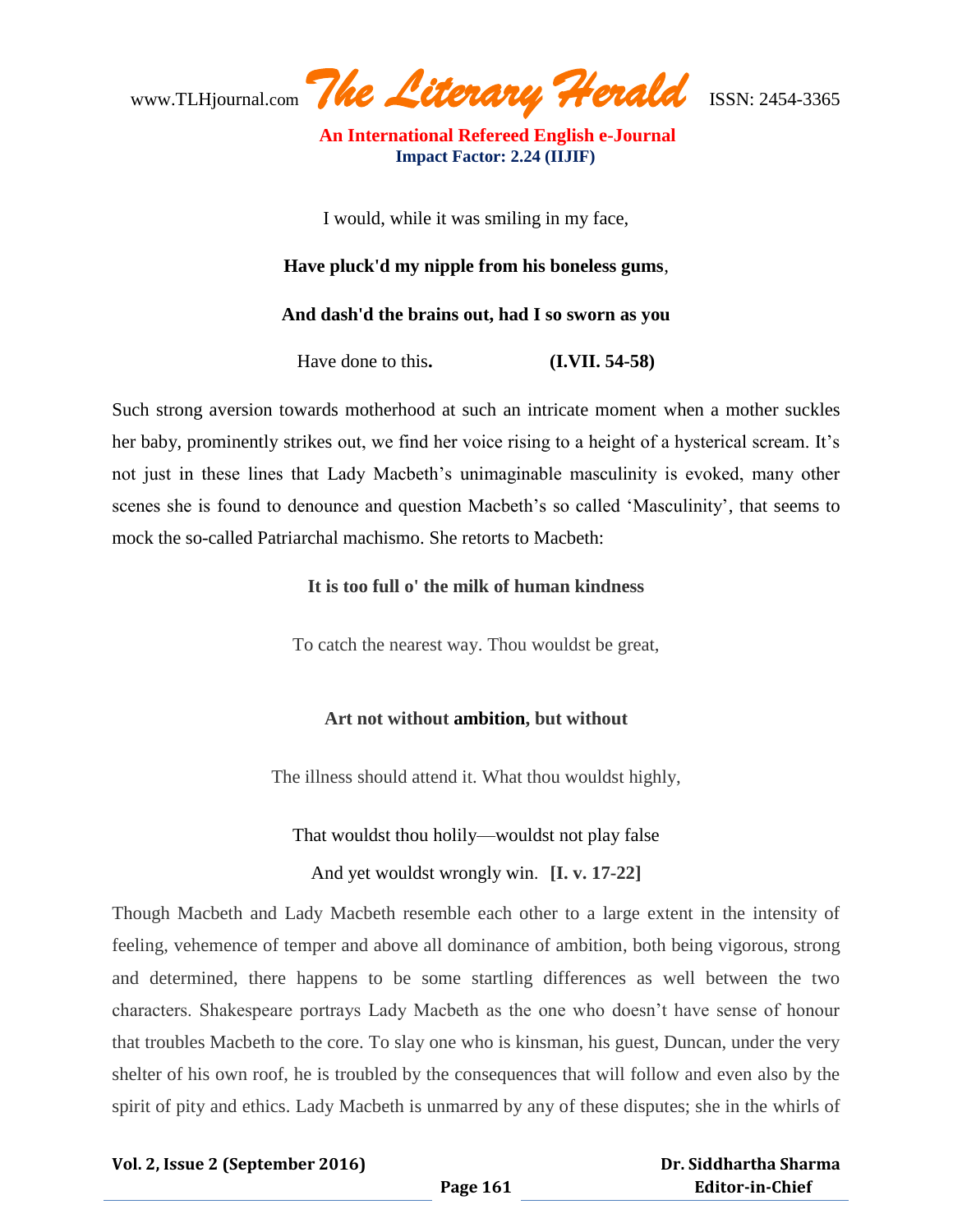www.TLHjournal.com *The Literary Herald*ISSN: 2454-3365

her impulse sees no harm in executing the murder. She possesses the resourcefulness and readiness of wit which Macbeth lacks at large. All of these examples amplify the "masculinity" of Lady Macbeth and to some extent the "femininity" of Macbeth himself.

It is quite evident that Shakespeare won"t allow such a magnanimous presentation of reverse sexuality as for Macbeth and Lady Macbeth to hover for long. It would be unlikely for him as a writer and the patriarchal social structure he adheres to, witnessing such a woman such as her take the center stage, become the main protagonist even after transgressing the utopian femininity at large by mocking and taunting the masculinity of her own husband. She, as Germaine Greer argues *"has transcended that identity, which is transitory<sup>2</sup> "* and has developed a free spirit of her own by dismissing what was essentially feminine to her. Figuring that this extensive role reversal could be unfathomable in the long run, Lady Macbeth"s character is finally struck hard by the inevitable womanhood when she looks at Duncan while attempting to kill him. She states:

# **Had he not resembled**

 **My father as he slept, I had done't**. **(II.ii. – 15-16)**

Lady Macbeth, here, while trying to uphold her collapsing husband, herself reveals and cracks in the surface of her unsexed hardness. The woman in her is awake, wide, she is herself now afraid to be driven to madness. Shakespeare makes it her lack of futuristic understanding of terrible consequences, a reckless naïve mind of a woman, unaware and ignorant of the worldly redemption, the sole cause of her nervousness, fury and horror of nature. We see a gradual ascendency of the feminine in her while her "masculine" nature fades away.

# **FREUD ON LADY MACBETH**

Sigmund Freud, the founder of psychoanalysis developed the concepts of psychosexual evolution. This development involved a gradual shift to psychological analysis of the human

#### **Vol. 2, Issue 2 (September 2016)**

 **Dr. Siddhartha Sharma Editor-in-Chief**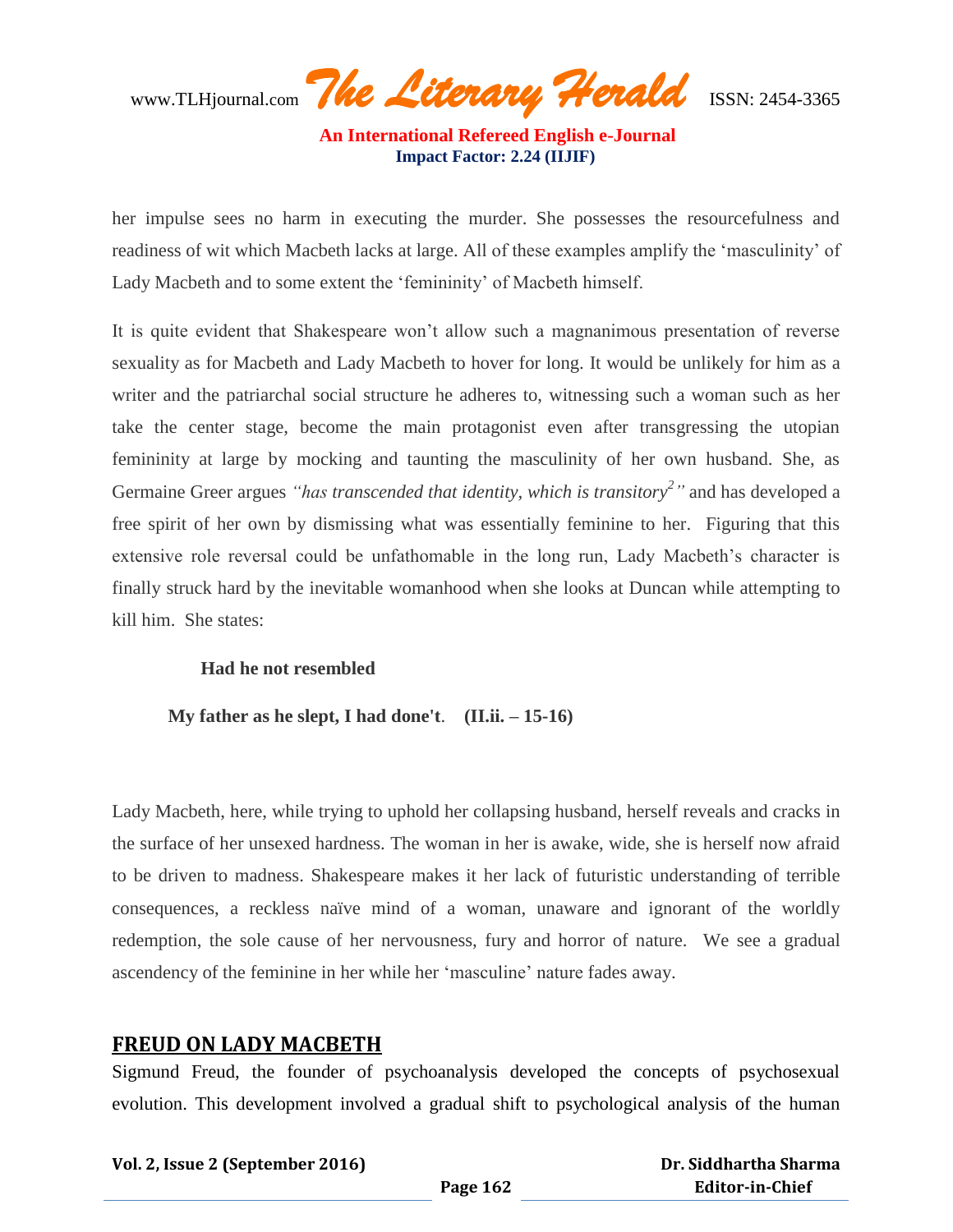www.TLHjournal.com *The Literary Herald*ISSN: 2454-3365

mind and can be seen in his famous *"Studies in Hysteria" (1895)* along with his other works such as "*Interpretation of dreams"(1899), "Three Essays on Theory of Sexuality"(1905)* and many more such milestone creations that has definitely shed light in the field of psychoanalytic work. He has significantly contributed to his understanding of conscious and the unconscious parts of the mind. Freud, during the course of time, has established a structural model of psychic analysis that is known as the "*The Ego and the Id" (1923).* This contributory work put forward new terms known as the *Id*, *Ego* and the *Superego*. The Id is known to comprise of the repressed unconscious while the Super ego is associated with our conscience which is formulated by the internalized rules created by parents of society. These two extreme figments of the mind are unconscious projections that govern the central Ego, which inevitably deals with the conscious, rational mind, shaping it up to a large extent. Lady Macbeth is created out of an amalgamation of the Id and the Superego. She is motivated initially by her Id that makes her "unsex" her womanhood and succumb to a devilish deed but then towards the end of the drama it is her Superego that provides maximum contribution in creating her Ego or the consciousness as she starts to sleepwalk and utters:

# **Out, damned spot! out, I say**!--One: two: why,

The thane of Fife had a wife: where is she now?--

What, will these hands ne'er be clean?

# **Here's the smell of the blood still: all the**

#### **perfumes of Arabia will not sweeten this little hand ( V.II. 47-56)**

Lady Macbeth is absolutely marred by the imaginative blood stains that she imagines to be permanent in her hand, making it foul smelling. Her famous sleepwalking scene is a result of her deeds and sets the culmination of a heroic Lady Macbeth. Her doctor describes her mind as 'infected' and her speeches as 'foul whisperings'. She commits suicide in her frenzy and disillusionment thus leading to her tragic fall.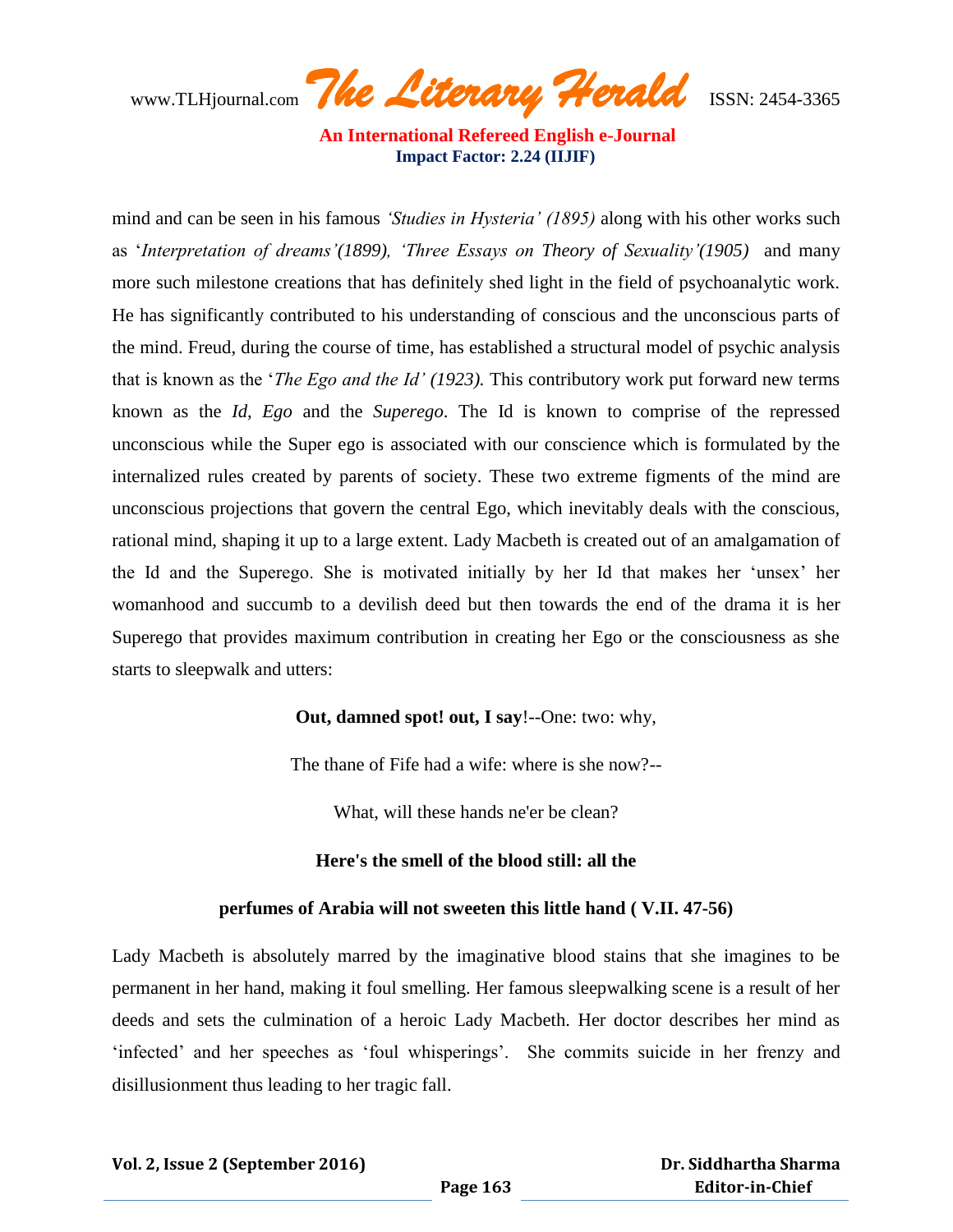www.TLHjournal.com *The Literary Herald*ISSN: 2454-3365

Freud in his *Some Character-types Met With In Psycho-analytical Work (1916)* puts up a similar stand point with Shakespeare where he states that "*Ask ourselves what it was that broke this character which had seemed forged from the toughest metal? It is only disillusionment"*. Freud artistically traces the historical root of Lady Macbeth that comes out that is clear resemblance with Queen Elizabeth herself. She was rumored to be devoid of child-bearing capabilities and claims that she had once described herself as "barren stock". Freud craftily also places Macbeth, as the slayer of Macduff"s children, robber of a father off their children in a smooth stroke as he intends that it was only easy for Macbeth to kill children and their fathers so easily was because "He has no children" (*Act iv scene iii*) of his own.

Therefore the barrenness of Lady Macbeth led to the inevitable childlessness of Macbeth himself and therefore it was impossible for him to understand what it feels to lose a child or father.

In "*Those Wrecked by Success*," the second paper of this character study, Freud draws heavily on Macbeth. This is his favorite Shakespeare play next to Hamlet, both being among his list of "the ten most magnificent works of world literature". In this essay, Freud first points out the bewildering phenomenon that "people occasionally fall ill precisely when a deeply-rooted and long-cherished wish has come to fulfillment" (1916: 317). Freud goes further to suggest that :

*it is not at all unusual for the ego to tolerate a wish as harmless so long as it exists in phantasy alone and seems remote from fulfillment, whereas the ego will defend itself hotly against such a wish as soon as it approaches fulfillment and threatens to become a reality.* (1916: 317-318)<sup>.</sup>

Freud concludes "*Some Character-types Met With In Psycho-analytical Work"* by stating that Macbeth and Lady Macbeth are actually opposite sides of the same coin. They are two fused in one single personality. Freud goes on to summarize: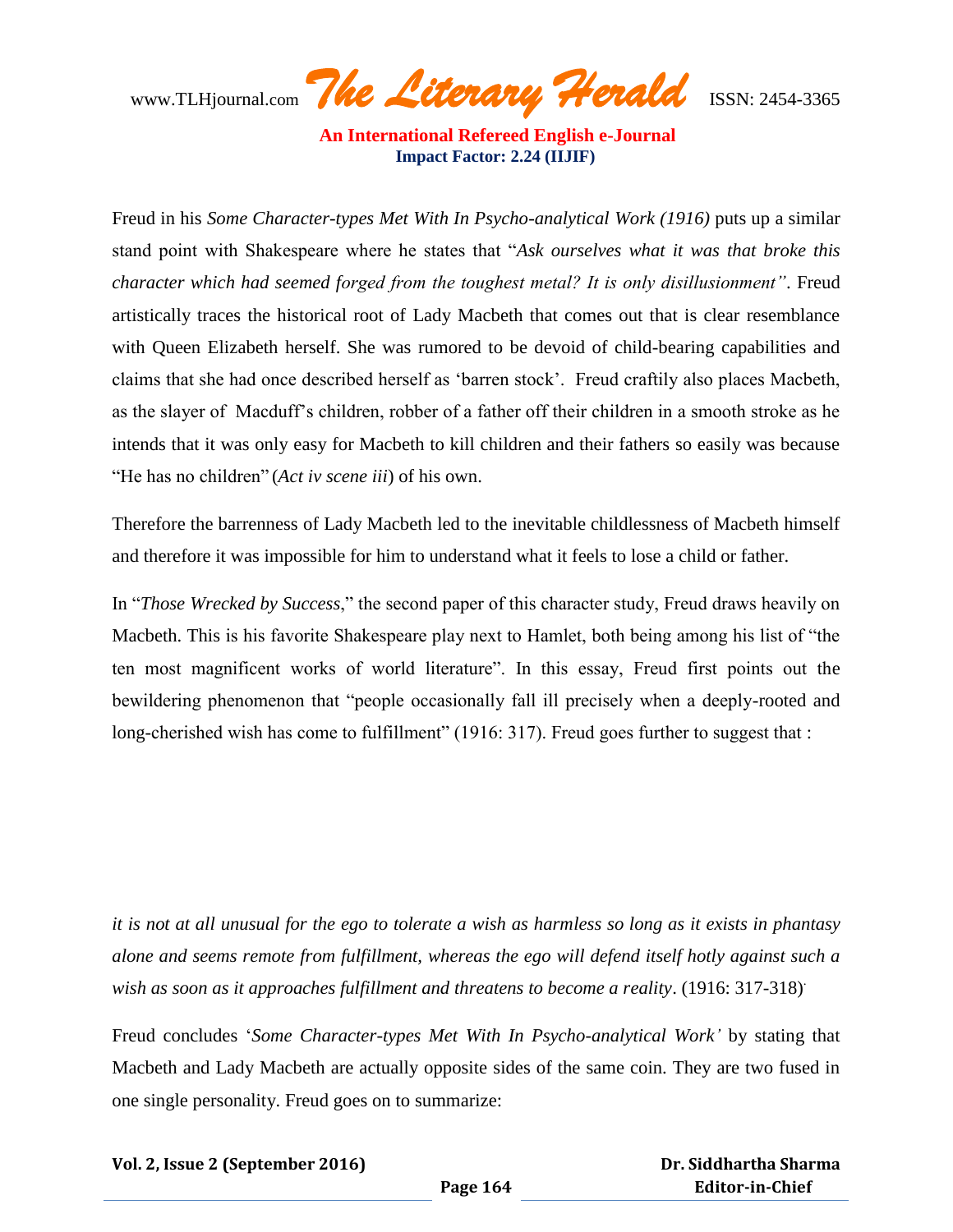www.TLHjournal.com *The Literary Herald*ISSN: 2454-3365

*It is he who has the hallucination of the dagger before the crime; but it is she who afterwards falls ill of a mental disorder. It is he who after the murder hears the cry in the house: "Sleep no more! Macbeth does murder sleep . . ." and so "Macbeth shall sleep no more"; but we never hear that he slept no more, while the Queen, as we see, rises from her bed and, talking in her sleep, betrays her guilt. . . . Thus what he feared in his pangs of conscience is fulfilled in her* .

Freud"s severe patriarchal standpoint thus creates a big stir amidst the feminist scholars especially when he describes in his essay "Femininity" that, "*Suppression of women"s aggressiveness which is prescribed for them constitutionally and imposed on them socially, favours the development of powerful masochistic impulses, which succeed, as we know in binding erotically the destructive trends."(Femininty,1933)* For Freud,the women, who have been suffering since birth with the lack of the phallus, long for masculinity to take over them. Lady Macbeth was no exception, her psychosexual development is also tuned in this format and thus we can interpret her longing cry for the "spirits" to "unsex" her. Freud goes on to argue on the notion of castration complex for which he holds "lack of penis" responsible. He further argues "*the castration complex of the of girls is also started by the sight of the genitals of the other sex. They at once notice the difference and, it must be admitted, its significance too. They feel seriously wronged, and often declare "they want to have something like that too" and fall a victim to "envy for the penis"*" *(Femininty,1933)* .For Freud, it is this penis envy that motivates a woman to do anything "masculine" and intellectual, absurd as per her nature( asserted by the society), as a mere substitution for the phallic lacuna. This jealousy for Freud would be carried on throughout by the woman and contribute to a major extent in the structuring of their later adult

life. He goes on to argue that "*The discovery that she is castrated is a turning point…Three possible lines of development start from it: one leads to sexual inhibition or to neurosis; the second change of character in the sense of masculinity complex, the third, finally to normal femininity" (Femininty,1933)*. Lady Macbeth on this note tries to somewhat fit in the second option, by accessing the "masculine" in order to compensate from what she has been denied so far.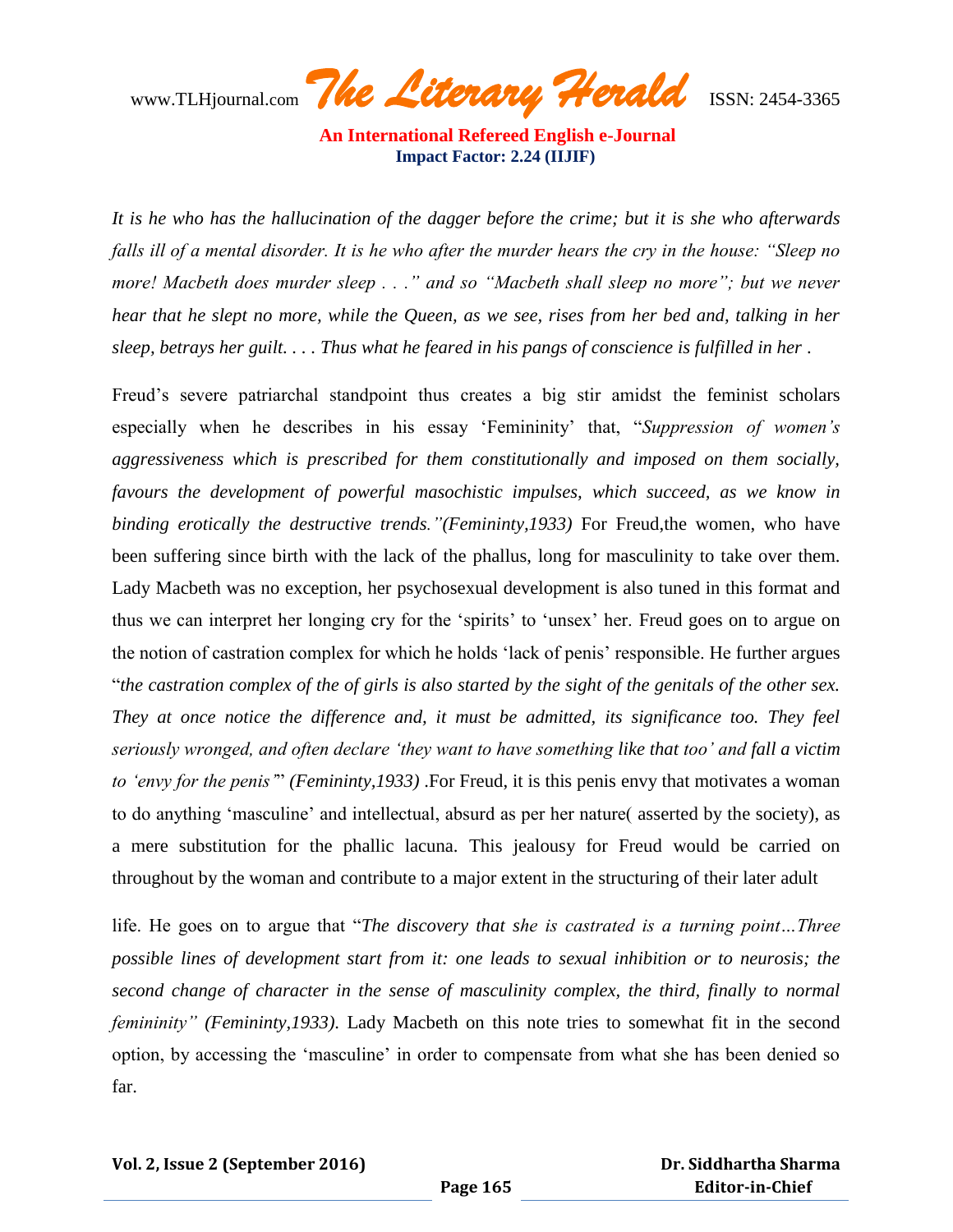www.TLHjournal.com *The Literary Herald*ISSN: 2454-3365

# **CHILDLESS WITCH AND SOCIETY:—UNDERSTANDING THE SOCIAL**

Societies at large is governed by patriarchy, state and religious fundamentalism that prophases morals, virtues and rules. For a woman it is essential that she abides by them. Any refutation of the same would be considered as anti-social and thus it would be punishable. Christian society at large considers killing of a child or abortion as against the religious sanctity.

Christian society expects this quintessential motherhood from women like Lady Macbeth, who is the wife of a Thane of Cawdor, the care- provider, the benevolent wife, devoted to her husband's betterment throught her life by carrying out the 'ethical' virtues of self-sacrifice. Reluctance towards motherhood is one of the potential causes as it threatens to the child who is entrusted under the care of such a woman<sup>3</sup>. Thus when Lady Macbeth utters:

I would, while it was smiling in my face,

# **Have pluck'd my nipple from his boneless gums**,

# **And dash'd the brains out, had I so sworn as you (I.VII.50-53)**

She clearly would be termed a vicious woman who is unacceptable in a Christian society, unethical and regarded as witch. Her milk is 'gall' as it is devoid of the 'ethics of care' and she is a monstrous being leading to infanticide. She is therefore an imminent threat on the patrilineal order. She breaks the gender boundaries even to the extent of shedding motherhood just to be able to follow her political aspirations. Early English society upheld a difficult concept in regards with the notion of motherhood. It hailed praise for the self-sacrificing mother and condemned those who hurt innocents entrusted to their care.

Women who didn't abide by motherhood norms could only termed as witches<sup>4</sup>. Lady Macbeth therefore gets tagged as the Fourth Witch. Freudian analysis of psychosexual development, posits as a victim of "penis envy". Therefore it could be interpreted that since Lady Macbeth did not have a child on whom she could exercise her power and control ,the royal throne becomes her object of desire for which she can go any miles, to get her "lacuna" was fulfilled by the object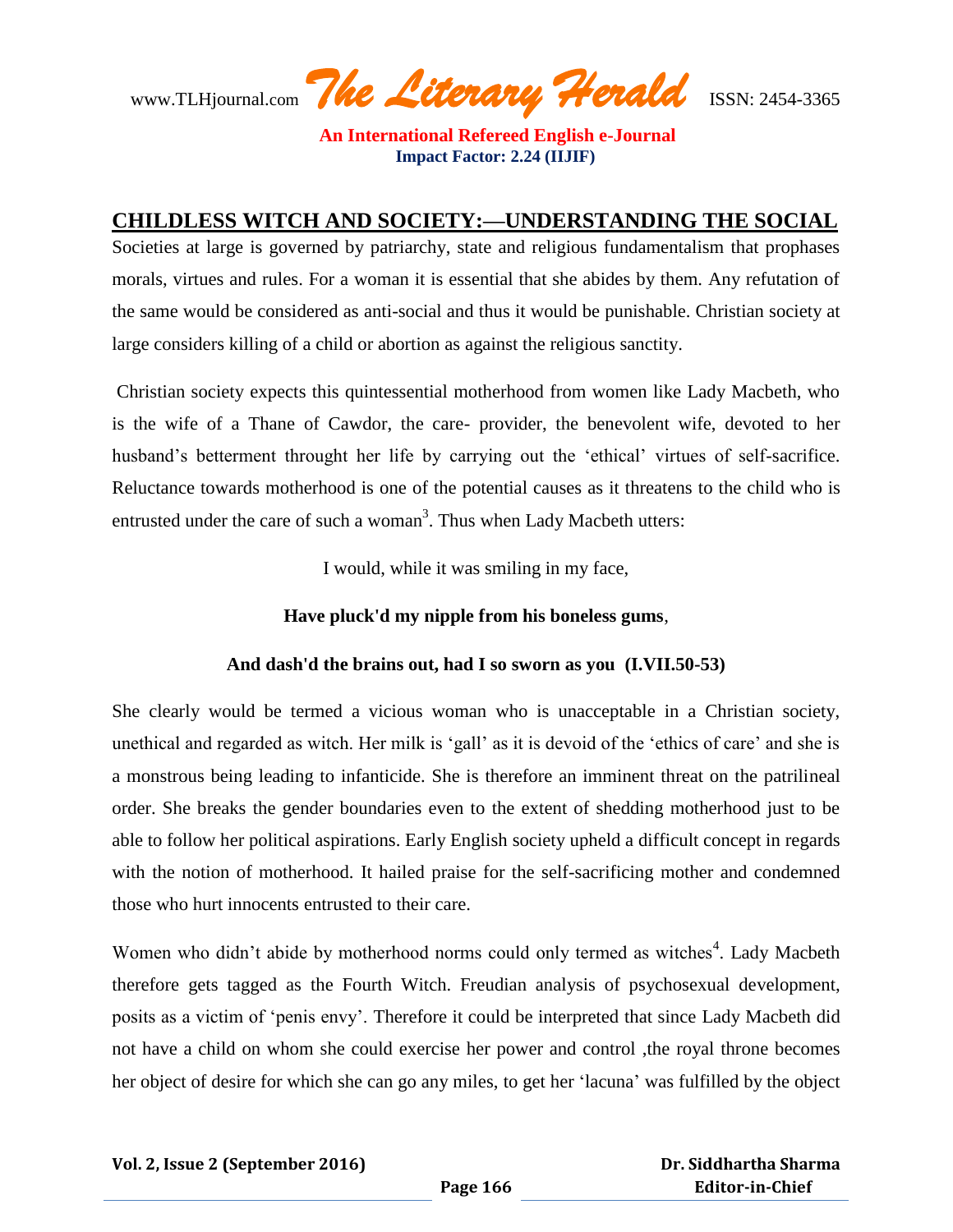www.TLHjournal.com *The Literary Herald*ISSN: 2454-3365

"throne" sitting on which her husband would be the king of Scotland and thus she would be the queen, consequently. Society that highlights motherhood also elates the "father" who is the protector. My question here comes for Macbeth as well, if Lady Macbeth was an "unsuccessful" mother, was Macbeth successful either? Even after hearing such strong denial of motherhood his only petty response to it was :

# *If we should fail?-------* **(I.VII.59)**

Shakespeare goes on to construct Macduff as someone who is "unborn" i.e. a caesarean baby, which again according to Christianity is looked upon as a last resort for birth. By this he again craftily holds the power of the feminine as responsible for all the fatalistic ends one can imagine, even though it Macbeth who goes on committing murder after murder towards the end of the play, quiet unlike how he was shown at the start.

# **Conclusion**

As try to conclude this paper, I am baffled by some interjections that cross my mind when I try to interpret Shakespeare"s Lady Macbeth. I find several ambiguous spaces unresolved or were forcefully resolved just in order to save the face of the social and its overarching control over the feminine.

It is unfortunate and otherwise relevant not just to England but to all societies that renders overambitious, focused, determined and unwavering women like Lady Macbeth, as "witch". Motherhood as understood is one of the strongest tool of patriarchal society they deploy on women, especially those who are married to respectable households. They act as the ultimate trump cards to check the over-ambitious Lady and burden her with ethics of care and her biological essentialism. The society makes her a woman, asserts upon her the burden of 'gender' rules that she has to execute. When a woman like that of Lady Macbeth, dares to step out of the boundary, rejects motherhood, aims for high ambitions she is regarded as detrimental and apocalyptical that summons destruction over humanity. What then becomes absolutely necessary for these institutions is to "tame" the otherwise wild "feminine" by transforming her

#### **Vol. 2, Issue 2 (September 2016)**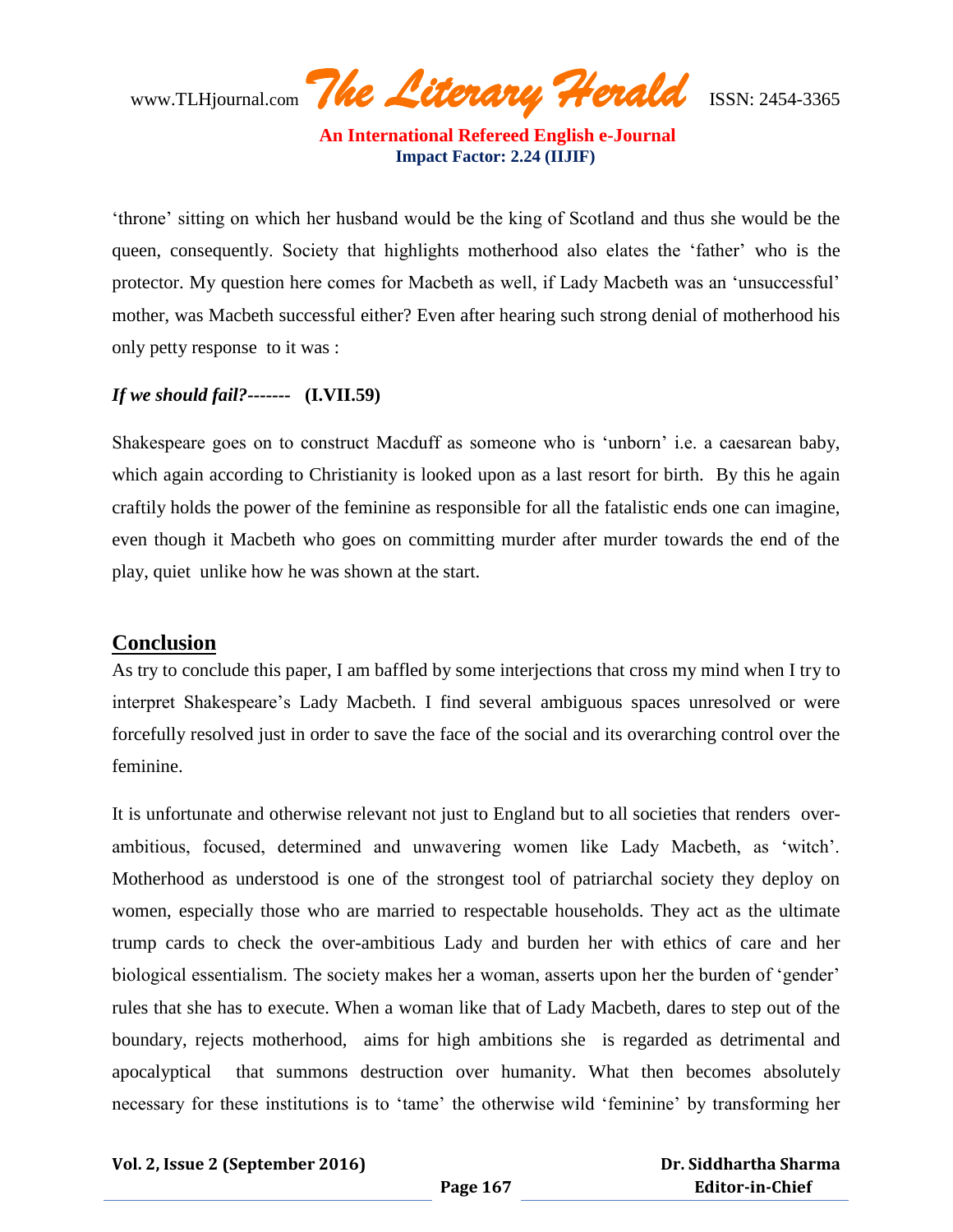www.TLHjournal.com *The Literary Herald*ISSN: 2454-3365

from a Lady to a Witch, creating a severe antithetical standpoint. Even though Macbeth was the one who actually was first to be disturbed by the premonitions made by the witches upon the heath, that made him write a letter and explain his anxiety, even though it is he who first harbored the quest for power, it was Lady Macbeth who was to be blamed for her constant "evil manipulations'. Even though Macbeth would be the one killing Macduff's 'children' rampantly, it would be Lady Macbeth who would be coined as witch just because she prophases to dash the brains out of a suckling baby .

How does Justice ( again a masculine entity) then act for women who are as vile as Lady Macbeth? In my opinion society simply regards them as 'hysteric' and she is ultimately forced to suicide out of 'madness'. Recasting Lady Macbeth, to an ultimate resolution of hysteria and madness is actually the ploy of Patriarchy executed by Shakespeare by which she could be portrayed as absolute "irrational" judging future on meager terms of intuition. Even though

Macbeth becomes a serial killer, it would be Lady Macbeth who will be deliberately forced to die a horrific death, lost in oblivion for "good", while Macbeth himself dies a "Man"s death" per se. It is how these women could be "tamed" within the power structure of the State, the Fundamentalists and the Patriarchy by crushing them to meager objects of "pity" which in return invokes 'fear' in the hearts of women in general, like a clandestine threat. Shakespeare therefore, the representative of a male dominated society, deliberately chooses this political standpoint through the enactment of his tragedy.

#### **ENDNOTES**

- 1. Coleridge, Samuel Taylor, *Coleridge's Shakespearean criticism*, Volume 1Harvard University Press, 1930 - 631 pages
- 2. Greer, Germaine "Shakespeare"
- 3. Levin Joanna, "*Lady MacBeth and the Daemonologie of Hysteria*' pp. 21-55
- 4. Bernstein ,Jane A. "*Bewitched, Bothered and Bewildered': Lady Macbeth, Sleepwalking, and the Demonic in Verdi's Scottish Opera"*

**Vol. 2, Issue 2 (September 2016)**